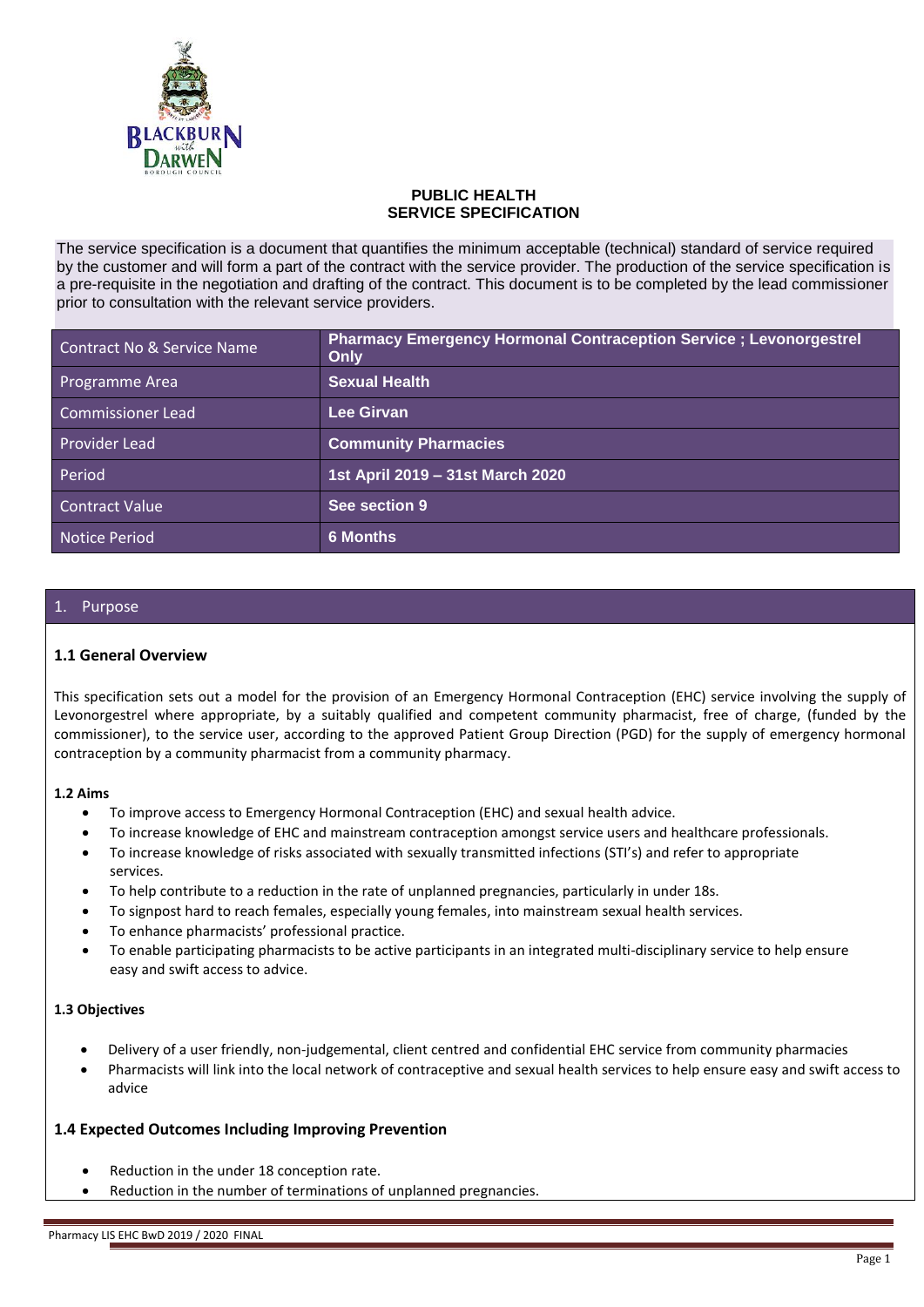## **1.5 Evidence Base**

#### **Recent policy**

**It is expected that as part of the pharmacists professional responsibility, that they are cognisant of and compliant with the latest policy guidance and clinical practice, these currently include the following;**

- [FSRH Emergency Contraception March 2017](http://www.fsrh.org/pdfs/CEUguidanceEmergencyContraception11.pdf)
- [Sexual Health Framework](https://www.gov.uk/government/publications/a-framework-for-sexual-health-improvement-in-england) (DoH Mar 2013)
- [Making it work Commissioning Guide](http://www.bing.com/search?q=making+it+work+commissioning&src=IE-SearchBox&FORM=IE10SR) (May 2014)
- [Faculty of Sexual and Reproductive Health Clinical Guidance](http://www.fsrh.org/pages/clinical_guidance.asp)
- [http://www.fsrh.org/standards-and-guidance//documents/fsrhqualitystandardcontraceptiveservices/](http://www.fsrh.org/standards-and-guidance/documents/fsrhqualitystandardcontraceptiveservices/) ( April 2014)

The Department of Health's 'National Strategy for sexual health and HIV' recommends the development of Emergency Contraception services, and pharmacies are an ideal setting for provision of these services, particularly at weekends and bank holidays when other services may not be available. [The national strategy for sexual health and HIV](http://antibiotic-action.com/wp-content/uploads/2011/07/DH-National-strategy-for-sexual-health-and-HIV.pdf) (DoH Jul 2001)

'Choosing Health Through Pharmacy'; A programme for pharmaceutical Public Health, published in April 2005, encouraged PCTs to consider commissioning sexual health services through pharmacies. [Choosing Health through pharmacy](http://webarchive.nationalarchives.gov.uk/+/www.dh.gov.uk/en/Publicationsandstatistics/Publications/PublicationsPolicyAndGuidance/Browsable/DH_4107796)

'Community pharmacy supply of emergency hormonal contraception: a structured literature review of international evidence' (Feb, 2005) Oxford Journals – this literature review concluded that there was good evidence that community pharmacy EHC services provided timely access to treatment and were highly rated by women. <http://humrep.oxfordjournals.org/content/21/1/272.full>

#### 2. Scope

#### **2.1 Service Description**

Pharmacists will supply Levonorgestrel Emergency Hormonal Contraception (EHC) when appropriate to clients in line with the requirements of a locally agreed Patient Group Direction (PGD). The PGD will specify the age range of clients that are eligible for the service; it may facilitate supply to young persons under 16 in appropriate circumstances.

This service is available to **all** females, irrespective of age or residency. It must be recorded whether they are a Blackburn with Darwen resident or not and appropriate advice given regarding follow up in their local area.

Clients excluded from the PGD criteria will be referred as soon as possible, to another local service that will be able to assist them, e.g. GP, community contraception service **(the pharmacist must be certain that the service they refer a client to is open and accessible, by ringing ahead if necessary)**; or will be invited to purchase over-the-counter EHC from the pharmacy if the exclusion from supply via the PGD is only due to an administrative matter, i.e. age range determined by the Commissioner.

**The pharmacy will ensure they have available, accessible and up-to-date information to enable them to signpost people to other relevant sexual health services, as required, so as to be an active participant in an integrated multi-disciplinary sexual health economy**.

The contact details for the Blackburn with Darwen Integrated Sexual Health Service:

#### **01772 401140** or visit: [www.cashlancashirecare.nhs.uk](http://www.cashlancashirecare.nhs.uk/)

Pharmacists may need to share relevant information (e.g. for referrals) with other health care professionals and agencies, in line with locally determined confidentiality **arrangements, including, where** appropriate, the need for the permission of the client to share the information.

As part of the EHC consultation, the provider will offer/provide Chlamydia screening postal kits where appropriate to people aged 15- 24 (the Pharmacist may use professional discretion for those at high risk outside this age group accessing this service). The service will be free of charge to eligible service users and is funded by the Commissioner - service users are at liberty to refuse this service. A free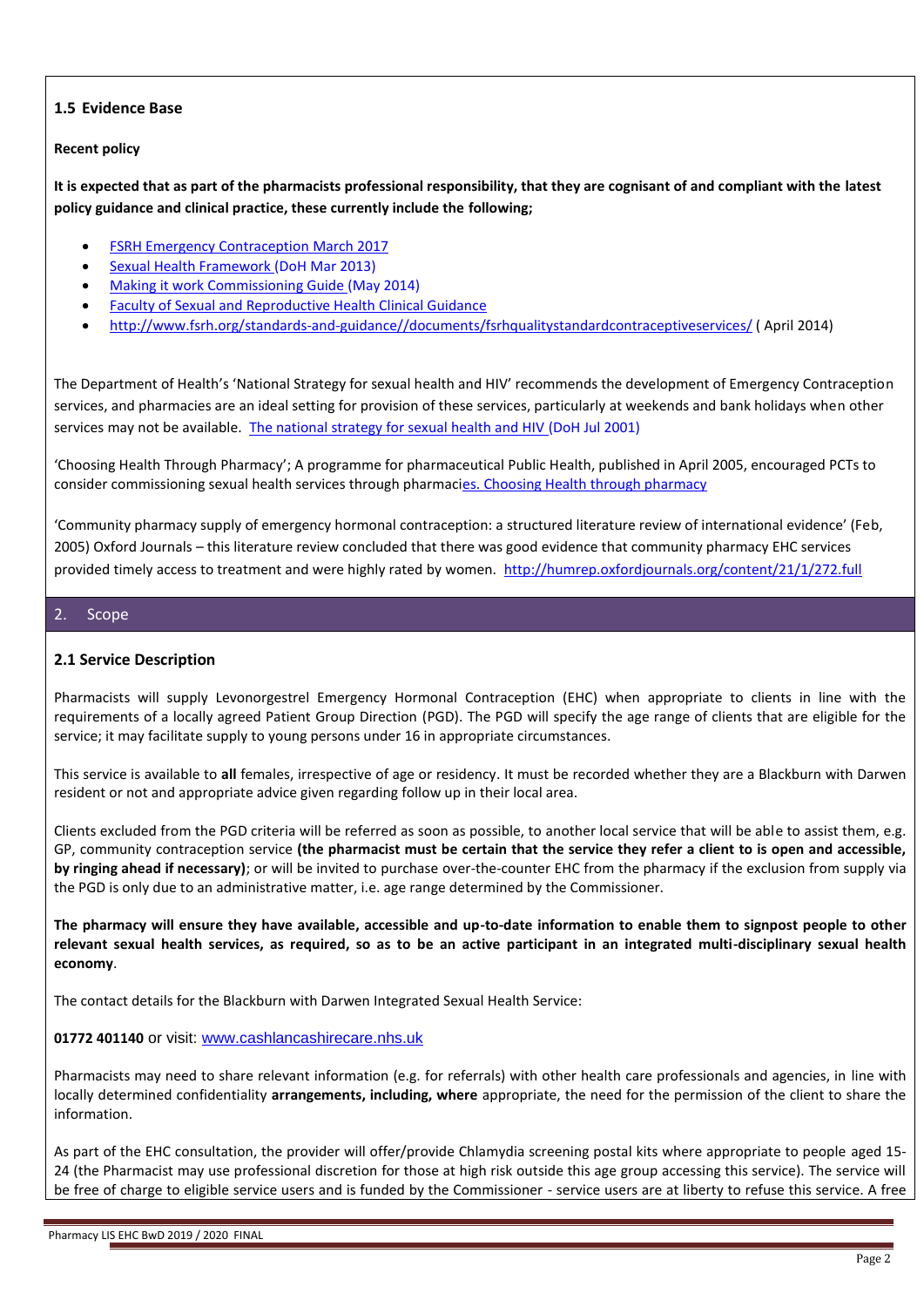of charge supply of six condoms should be offered at all consultations. The provider will be able to access postal sampling kits from Sexual Health Services, in their area, as listed in section 2.4 Chlamydia Screening.

#### **2.2 Accessibility, fairness and equity of provision**

The pharmacy must maintain appropriate records to ensure effective ongoing service delivery and audit. Records will be confidential and should be stored securely and for a length of time in line with local NHS record retention policies.

- The commissioning of this service will reflect The Public Services (Social Value) Act 2012. Blackburn with Darwen Borough Council support this Act and will not seek just to assess the implications of commissioning decisions regarding the risk to groups of people but will look for opportunities (social value) to advance opportunities to those people.
- The service will be non-stigmatising and non-discriminatory, providing fair and equitable access. The service will comply with the Equality Act 2010.
- The service will work in a way that it does not discriminate against individuals on the grounds of gender, race, disability, sexual orientation, sexual practices, gender reassignment, age, pregnancy or maternity, marriage/civil partnership or belief system and will ensure that all applicable legislation is adhered to.
- The service is accessible to people who have had difficulties accessing support to become well, including people with mental health problems, from black and minority ethnic communities, people with sensory impairments, and people with learning disabilities or learning difficulties and people from the Gypsy / Romany / travelling communities.
- The service will meet the needs of those in training, education and employment.

#### **2.3 Essential links to other services/ care pathways**

The service will ensure links to:-

- General practice
- Chlamydia screening programme
- Interpreter services
- Sexual Health services
- Social Care
- Safeguarding Team

#### **2.4 Interdependency with other contracts**

Pharmacies will be able to access postal chlamydia screening kits from Sexual Health Services.

Pharmacies will be required to work alongside Sexual Health Services, GP Practices and other Public Sector bodies such as the Police, Probation; and also private and third sector organisations when required. See appendix 1 for details of sexual health service providers in Blackburn with Darwen.

#### 3. Service Delivery

#### **3.1 Service model**

The pharmacy contractor must:

- Ensure that all pharmacists providing this service have completed the appropriate 'Declaration of Competence'.
- A standard operating procedure (SOP) must be produced by the service provider and reviewed annually for the provision of this service.

NOTE: The participating accredited pharmacy should only offer to sell over-the-counter EHC products when other routes of supply are not possible. Pharmacies who do not have a trained pharmacist on site to offer free EHC should signpost to a pharmacist who can and ring ahead to confirmed they are available.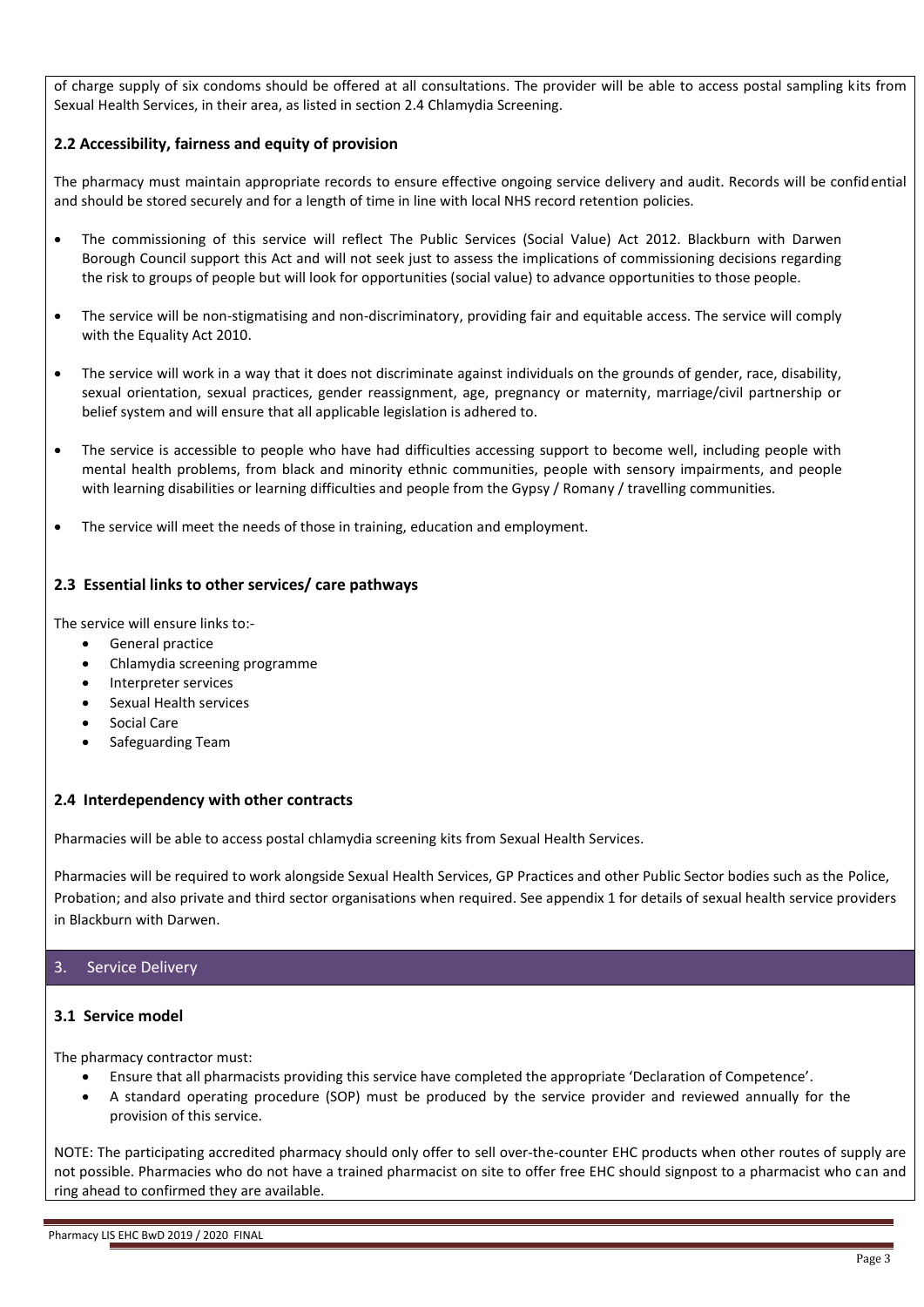## **3.1.1 Display**

All participating accredited pharmacies will be required to provide clearly visible dedicated window space for a logo/poster indicating the availability of EHC through a pharmacy enhanced service. Posters are available to download in PDF format: <http://psnc.org.uk/wp-content/uploads/2013/08/ThinkPharmacyPosters.pdf>

Family Planning leaflets are available to download in PDF format; <http://www.fpa.org.uk/resources/downloads> <http://www.best2know.co.uk/emergency-contraception.php>

## **3.1.2 Consultations**

- The pharmacy will offer a user-friendly, non-judgmental, client-centred and confidential service.
- EHC consultations are only to be handled by qualified pharmacists who have declared competence to deliver EHC services (see 3.1). No part of the consultation may be undertaken by any other individual, although other pharmacists and preregistration students may, with the service user's consent, observe for training purposes.
- It should be reinforced at the start of every consultation that the service is completely confidential (the only exception being when the accredited pharmacist judges that the client is at risk and involvement of others is necessary, e.g. child protection more information to support this can be found below and on the patient assessment/consultation form).
- An assessment/consultation form must be completed for every consultation on PharmOutcomes.
- An assessment/consultation to establish the need and suitability for a client to receive EHC must be undertaken in line with the [approved PGD](http://www.pharmacylancashire.org/nhs-contract-2/commissioned-services-2/public-health-services/sexual-health/) for the supply of EHC by a community pharmacist from a community pharmacy. Where appropriate a supply will be made; where a supply of EHC is not appropriate, advice and referral to another source of assistance, if appropriate, will be provided (see also section **3.2.3**). See appendix 1 for Sexual Health Service Providers.
- The Pharmacy will perform a pregnancy test if required, as outlined in the PGD and subject to the pharmacy having suitable facilities. If a pregnancy test cannot be carried out on site the client can undertake a pregnancy test at locally identified toilet facilities and return to the pharmacy to verify and interpret the result, provided the patient returns within 72 hours of unprotected sexual intercourse.
- The service will be provided in line with 'Fraser guidelines' and 'Department of Health' guidance on confidential sexual health advice and treatment for young people aged under 16 (see 'Fraser Competence and Confidentiality' on page 1 of the 'Patient Assessment Form' in appendix 2).
- The service will be provided in accordance with national and local child and vulnerable adult protection guidelines (appendix 3 and 4).
- Supply and supervised consumption of EHC is a requirement of the PGD and there can be no reasonable objections, including fasting during Ramadan, from a genuine service user. If a client feels sick, they must be advised to have a snack and return shortly.
- A postal Chlamydia Screening Kit should be supplied to clients and their partners if under 25 years of age (or deemed as high risk by the pharmacist). Chlamydia Screening Kits are available through the local Chlamydia Screening Service (see appendix 1). Young people can also be signposted to the Best 2 Know website to order their own kit. [www.best2know.co.uk](http://www.best2know.co.uk/)
- The pharmacy will provide support and advice to clients accessing the service, including advice on avoidance of pregnancy and sexually transmitted infections (STIs) through safer sex and condom use i.e.
	- $\triangleright$  advice and signposting to services that provide long-term contraceptive methods
	- $\geq$  advice and signposting on the use of regular contraceptive methods
	- $\triangleright$  onward signposting to services that provide diagnosis and management of STIs.
- To support verbal advice the following should also be provided by the pharmacist;  $\triangleright$  Discrete supply of six regular condoms in a pharmacy bag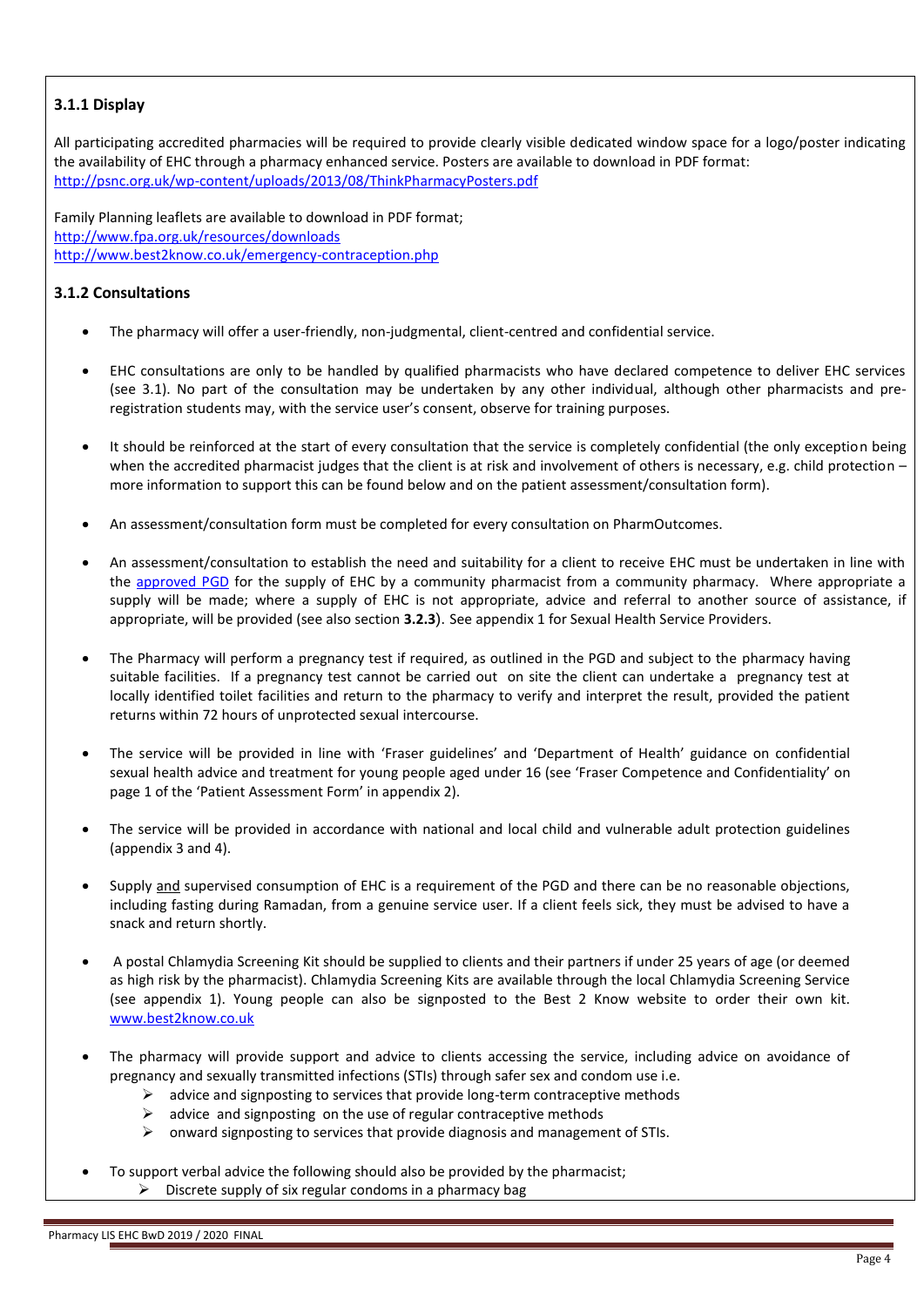- Discrete supply of appropriate leaflets available from the Family Planning Association on <http://www.fpa.org.uk/resources/downloads> to include:
	- Long acting reversible contraception methods/other methods of contraception
	- **EXAMILE Sexually transmitted infections**

#### **3.1.3 Referral**

Regardless of whether a supply is made, all clients should be advised to consult their GP, Sexual Health Services or other local services available regarding future contraceptive and/or sexual health needs. All these services are completely confidential.

## **3.2 Competencies and Training**

The service will ensure all staff are appropriately qualified and supported in their work so as to realise their potential, work positively with service users and their carers and positively promote the service.

All staff will be supported to continuously update skills and techniques relevant to their work.

Where appropriate qualified staff must be registered with a professional body e.g. The General Pharmaceutical Council (GPhC).

Staffing and management structures will be streamlined and efficient with all staff having clear areas of responsibility and remits.

A pharmacist who wishes to deliver this service must complete the CPPE and Health Education North West (NHS) 'Declaration of Competence' and by doing so declare themselves professional, confident and competent to deliver the service. To be available if requested by the commissioner.

The pharmacist must:

- Have evidence of Continuous Personal Development (CPD).
- Sign and access training during the contract period on the approved Patient Group Direction (PGD) for the supply of emergency hormonal contraception by a community pharmacist from a community pharmacy, and agree to work in accordance with the PGD.
- Provide the CPPE (or equivalent) 'Declaration of Competence' (EHC) documentation. Records of assessment for all the programmes must be retained by the pharmacy contractor, together with the EHC PGD which has been signed by all pharmacists working to the PGD, and also by the authorising manager ('Individual Authorisation' on last page of the PGD). Please click on the link to access the CPPE 'Declaration of Competence': <https://www.cppe.ac.uk/services/declaration-of-competence>
- Have appropriate indemnity insurance to provide this service.
- Reassessment of competence to deliver the EHC service is recommended at least every 3 years. Undertake disclosure and Barring<https://www.gov.uk/disclosure-barring-service-check/tracking-application-getting-certificate>

The pharmacy contractor has a duty to ensure that pharmacists and staff involved in the provision of the service have relevant knowledge and are appropriately trained in the operation of the service, including sensitive, client centred communication skills. This may be facilitated by the provision of local training.

All training costs will be met by the pharmacy/ contractor providing the EHC service.

Where interruption of the service is unavoidable, the identified pharmacist(s) will ensure that support staff and any replacement pharmacists are aware of the details of the scheme and are able to correctly signpost women to another participating pharmacy or health care provider. This will include phoning ahead, if signposting to another authorised pharmacy, to ensure that the service is available at that time. Instances must be reported to the commissioner and will be monitored. If this occurs repeatedly, the contract will be reviewed and may be terminated.

## **3.3 Governance**

The service provider is responsible for the governance and oversight of the service being provided and should have arrangements in place to demonstrate this.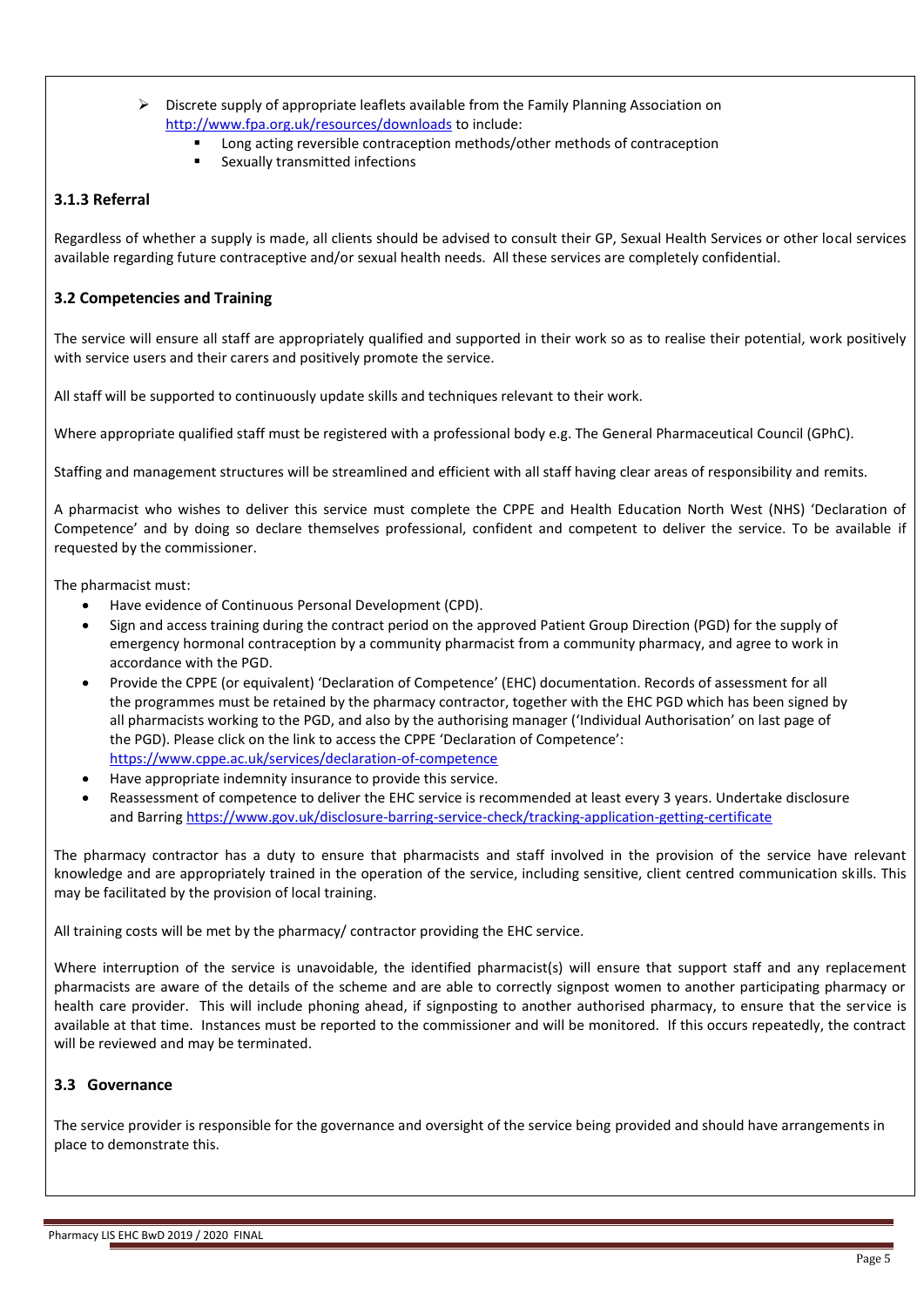#### **3.4 Insurance**

The Provider shall at its own cost effect and maintain with a reputable insurance company a policy or policies of insurance providing the following levels of cover:

- public liability insurance with a limit of indemnity of not less than £5,000,000 in relation to any one claim or series of claims;
- employer's liability insurance with a limit of indemnity of not less than £10,000,000
- professional indemnity insurance with a limit of indemnity of not less than £2,000,000 in relation to any one claim or series of claims and shall ensure that all professional consultants and sub-contractors involved in the provision of the Services hold and maintain appropriate cover;

The Provider must put in place and/or maintain in force (and/or procure that its sub-contractors must maintain in force) at its own cost appropriate indemnity arrangements in respect of clinical negligence where the provision or non-provision of any part of the Services (or any other services under this Contract) may result in a clinical negligence claim.

#### **3.5 Business Continuity**

The Service Provider must ensure that sufficient staffing is available for the effective running of the service, including contingency planning for times of sickness, absences or any other occurrence that may jeopardise the delivery of the service to service users at levels sufficient to meet the performance objectives and service standards of the service as outlined in this agreement.

#### **3.6 Buildings and Accommodation**

The service provider will be responsible for sourcing buildings that have the appropriate planning permission for delivering public health services.

The service provider will be responsible for the maintenance costs of any buildings occupied for delivering services, which includes fittings, equipment, repairs and alterations. The provider will be responsible for any costs associated with the replacement of furniture, maintenance and calibration of equipment and the safe disposal of the same, and provide consumables required for the smooth operation of the building.

## **3.7 Additional Costs**

The provider is responsible for all community prescribing costs within the contract value (excluding GP prescribing and dispensing) The provider will be responsible for registering with the NHS Business Services Authority as an Independent Sector Healthcare Provider and informing the NHS Business Services Authority of all their prescribing details for ePact and in order to obtain prescription pads. The provider will co-operate with the commissioners around access requirements to ePact and prescribing data.

#### **3.8 Communication and Marketing**

Providers will have the responsibility for ensuring interpreter services are available when required.

All costs in relation to communication and marketing will be met by the provider.

#### **3.9 Consulting with users**

#### **Health & Wellbeing**

#### **Foresight (2008). Mental Capital and Wellbeing Project Report.**

Government's Foresight project on Mental Capital and Wellbeing, this report recommends five ways to well-being. It presents the evidence and rationale between each of the five ways, drawing on a wealth of psychological literature. In line with similar messages for healthy eating, these are Connect, Be active, Take Notice, Keep Learning and Give.

The service will be highly encouraged to promote wellbeing in the workplace.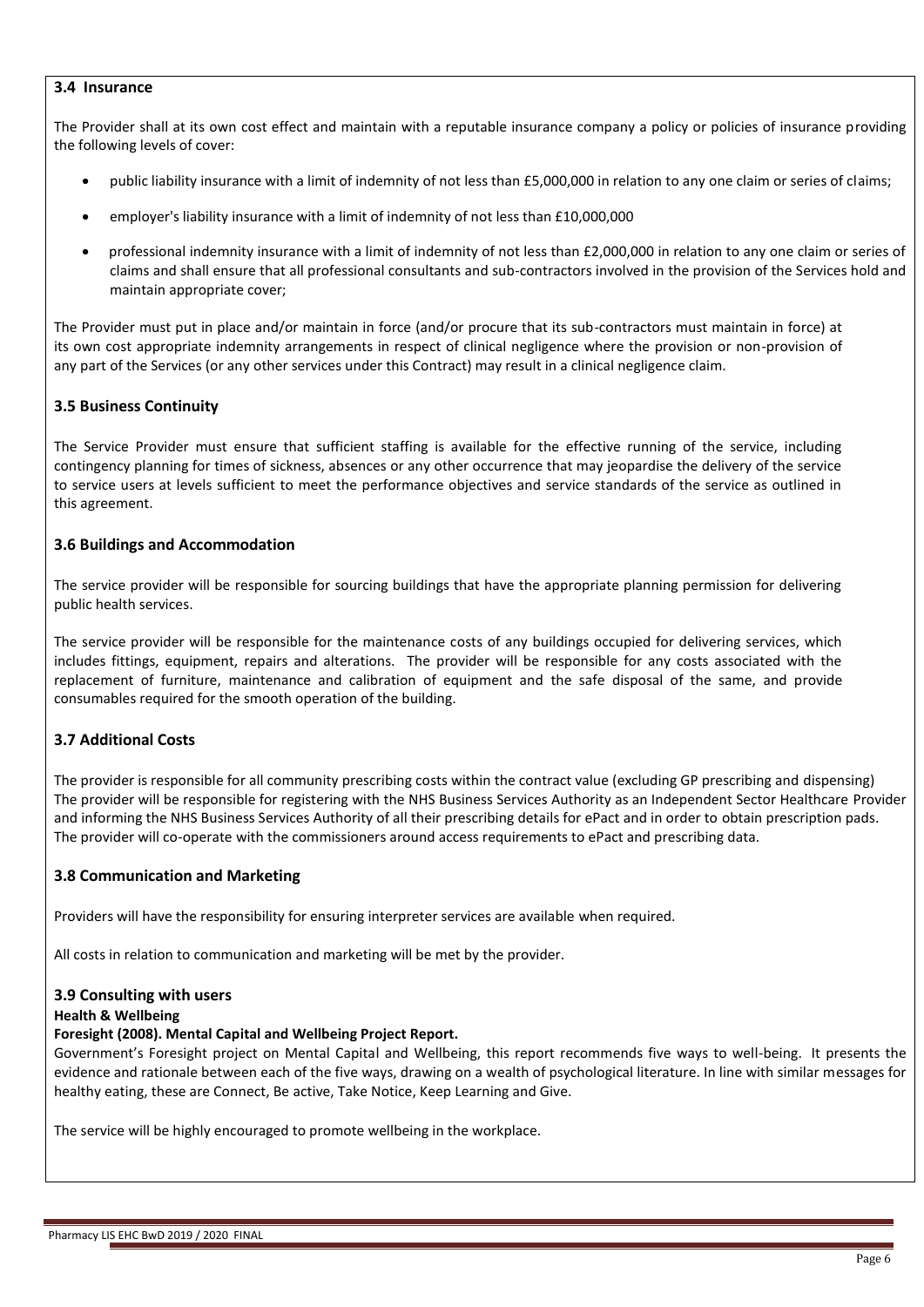#### 4. Referral, Access and Acceptance Criteria

#### **4.1 Geographic coverage/ boundaries**

Community Pharmacies in Blackburn with Darwen.

#### **4.2 Location(s) of service delivery**

Suitable pharmacies in Blackburn with Darwen. The pharmacy must have a consultation area available which is fit for purpose and suitable for confidential discussions. The consultation area as a minimum must meet the requirements set out for advanced services within the NHS community pharmacy contractual framework i.e. be clearly signposted as a private consultation area, be able to seat the pharmacist and the client and allow them to talk in the area at normal speaking volumes without being overheard.

#### **4.3 Days/ hours of operation**

The service will operate during pharmacy opening hours.

#### **4.4 Referral criteria and sources**

This service is an open referral service and therefore anyone can refer people in, including any healthcare professional and selfreferral**.**

#### **4.5 Exclusion criteria**

There may be some situations where, based on the information obtained, the accredited pharmacist is unable to supply under the terms of the PGD. In these situations, the scheme requires the pharmacist to urgently refer the client to an alternative provider (appendix 1). The client must be made completely aware of the decreasing effectiveness of EHC with time.

#### **4.2 Response time**

Clients will be moved to the consultation area as 4.2, to meet with the accredited pharmacist as soon as possible or if an accredited pharmacist is not available, signposted appropriately.

#### **4.6 Applicable service standards – national/local/statutory**

All serious and other untoward incidents must be reported to the local authority within 2 working days of the incident as per the Public Health Serious Incidence policy (embedded within the Blackburn with Darwen Public Health Contract). The service must then provide an outlined report of the incident and its outcome within 45 days of notification of the incident.

#### **4.7 Priority Groups**

#### 5. Discharge Criteria and Planning

**According to the Public Health Contract**

#### 6. Service Improvement Requirements

| Baseline Performance Targets - Quality, Performance & Productivity<br>$\overline{7}$ .                                          |  |  |  |  |  |
|---------------------------------------------------------------------------------------------------------------------------------|--|--|--|--|--|
| Method of<br><b>Frequency of</b><br><b>Performance Indicator</b><br><b>Threshold</b><br><b>Monitoring</b><br><b>Measurement</b> |  |  |  |  |  |
| Quality - Key Performance Indicators and                                                                                        |  |  |  |  |  |
|                                                                                                                                 |  |  |  |  |  |

Pharmacy LIS EHC BwD 2019 / 2020 FINAL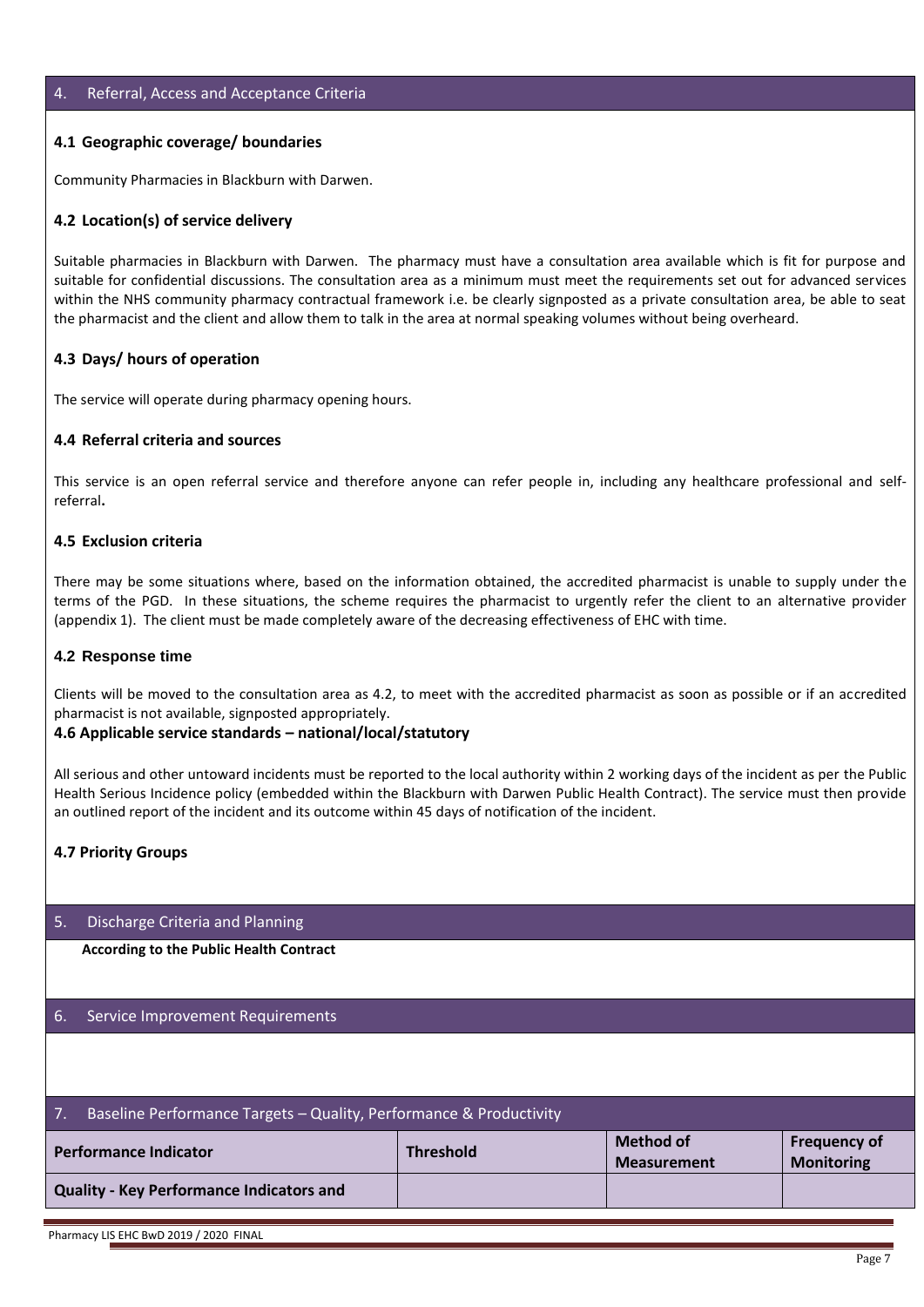| <b>Outcome Indicators</b>                                                                               |                                                                                                          |                                                                      |                            |
|---------------------------------------------------------------------------------------------------------|----------------------------------------------------------------------------------------------------------|----------------------------------------------------------------------|----------------------------|
| <b>Personalised Care Planning</b><br>All verbal counselling will be supported by written<br>information | 100% of all women provided<br>with counselling should have<br>written as well as verbal<br>communication | Audit                                                                | Quarterly                  |
| Clearly documented complaints procedure<br>in place                                                     | 100% reporting                                                                                           | Audit                                                                | Annually                   |
| Patient assessment form completed for<br>every assessment                                               | 100% of all<br>consultations must<br>have their<br>assessment<br>recorded on<br>PharmOutcomes            | Audit                                                                | Quarterly                  |
| Number of clients presenting when accredited<br>pharmacist is not on premises                           | 100% reporting                                                                                           | Number of BwD clients<br>presenting                                  | Quarterly                  |
| Activity<br>8.                                                                                          |                                                                                                          |                                                                      |                            |
| 8.1 Activity<br><b>Activity Performance Indicators</b>                                                  |                                                                                                          |                                                                      |                            |
| Service Area:                                                                                           |                                                                                                          |                                                                      |                            |
| <b>Type</b>                                                                                             | Threshold                                                                                                | Method of<br>Measurement                                             | Frequency of<br>Monitoring |
| Number of clients referred to other services                                                            | 100% reporting                                                                                           | Number of BwD<br>clients referred                                    | Quarterly                  |
| Number of clients classed as unsuitable for the service<br>and reasons why                              | 100% reporting                                                                                           | Number of BwD<br>clients classed as<br>unsuitable for the<br>service | Quarterly                  |
| Number of pregnancy tests carried out                                                                   | 100% reporting                                                                                           | Number of pregnancy<br>tests carried out on<br><b>BwD</b> clients    | Quarterly                  |

## 9. Finance

#### **9.1 Finance**

Pharmacy LIS EHC BwD 2019 / 2020 FINAL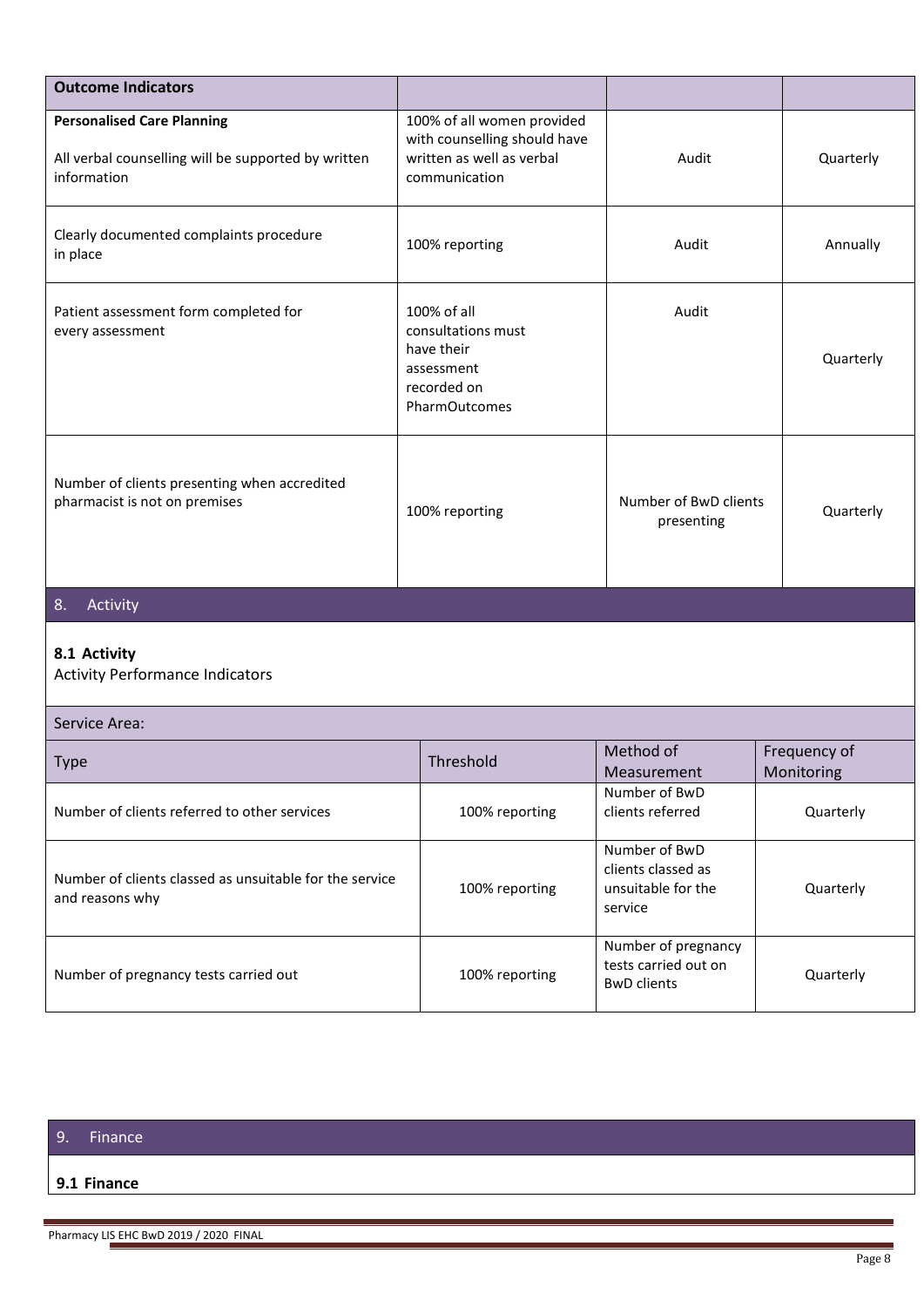## Basis of Contract & Breakdown

| Basis of Contract & Breakdown                                                                                                  |            |  |  |  |
|--------------------------------------------------------------------------------------------------------------------------------|------------|--|--|--|
| <b>Block</b>                                                                                                                   |            |  |  |  |
| £15.00 for every completed and<br>documented emergency hormonal<br>contraception consultation with an<br>accredited pharmacist | £15.00     |  |  |  |
| The list price for Levonelle 1500<br>stated in the current Drug Tariff) +<br>VAT (Note: NOT Levonelle OTC pack;                | List price |  |  |  |
| E5 per documented pregnancy test<br>undertaken                                                                                 | £5.00      |  |  |  |
|                                                                                                                                |            |  |  |  |

Claims are to be submitted via PharmOutcomes by the  $5<sup>th</sup>$  of each Month, any after this date will not be processed until the following month.

Claims must be submitted not later than 2 months after the month of the claim (for example March claim can be submitted in April or May), therefore they can be submitted quarterly.

However, if they are submitted after the 2 month grace period they may not be approved for payment.

## 10. Reviews/Monitoring

Monitoring will be via PharmOutcomes in the first instance. Quality review meetings/visits may be instigated at the commissioner's request.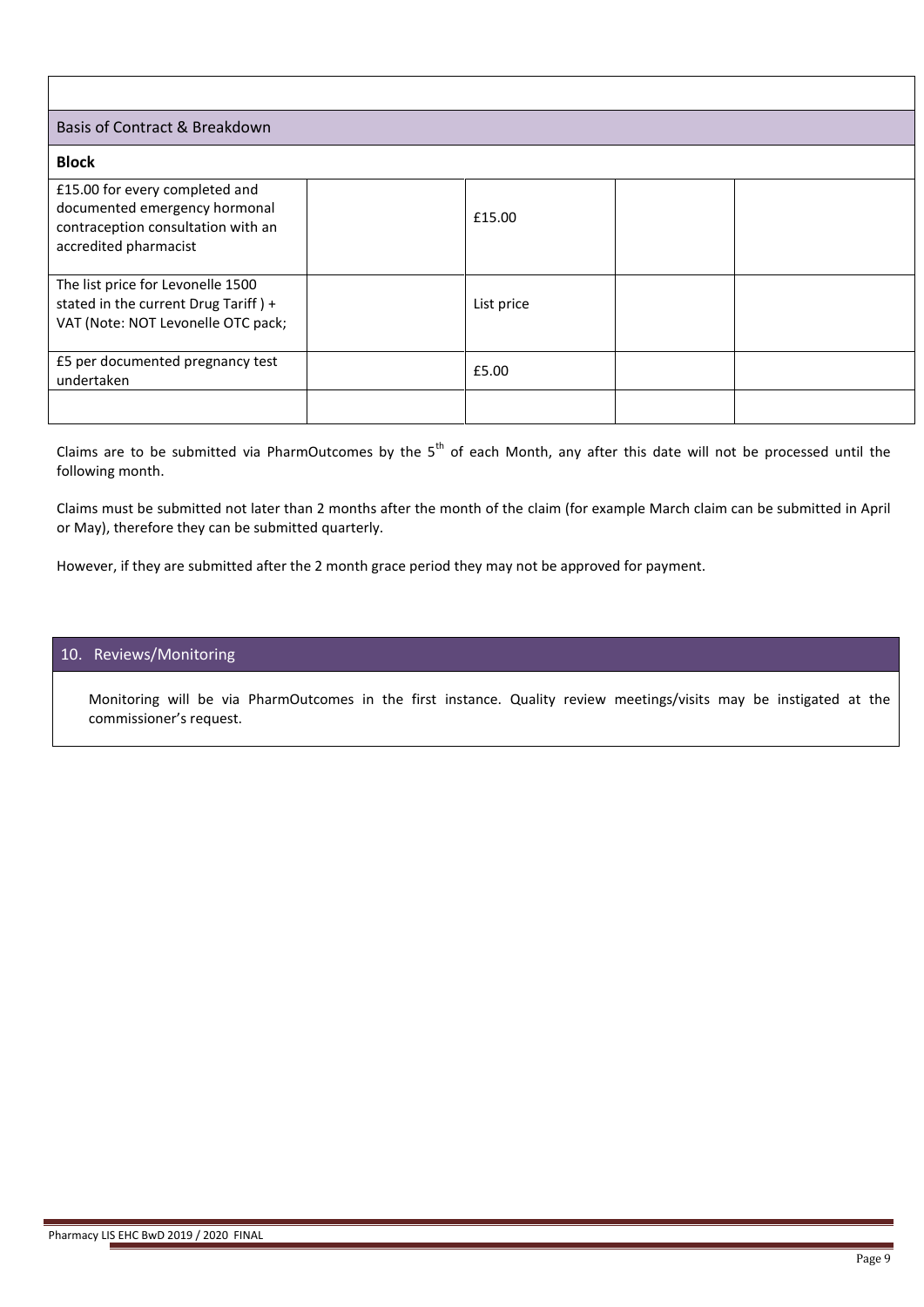## **Appendix 1**

## **Blackburn with Darwen Integrated Sexual Health Service**

For more information about the sexual health services or help to access support contact: (01772) 401140 or visit[: www.cashlancashirecare.nhs.uk](http://cp.mcafee.com/d/5fHCNAe3zqb3VEVpjpod7dPtPqqarPyr3yq9J6ZTSnDC6m3qqarPyr3yqpJ55x4sMYMMYrIjzaAWH4_zNei27M1h0_r5i3soshGpVIGr87XoGgrz3ydjfdBjtT4Ty3Hz_nVVN56XTnKnjp79YyUCqekm4uEyOJtdmXbfaxVZicHs3jq9JATsTsS02JJ2p-MJJ2sE_ro_Q2teraC_fAaqg-pfyLMC2zZxrq4Vh-SN_E4WsSldFFIefndwIqid40NUuTFVEw9_FYOpEwS4aJMJWLMCq80I2Ph0rpodTT5hDN2g)

## **Chlamydia screening service**

East Lancashire Chlamydia Screening Programme (Blackburn with Darwen) Barbara Castle Way Health Centre Simmons Street Blackburn BB2 1AX Telephone: 01254 283874 Young Person's confidential line: 0845 602 0894 Email: Best2Know@lancashirecare.nhs.uk Website: [www.best2know.co.uk](http://www.best2know.co.uk/)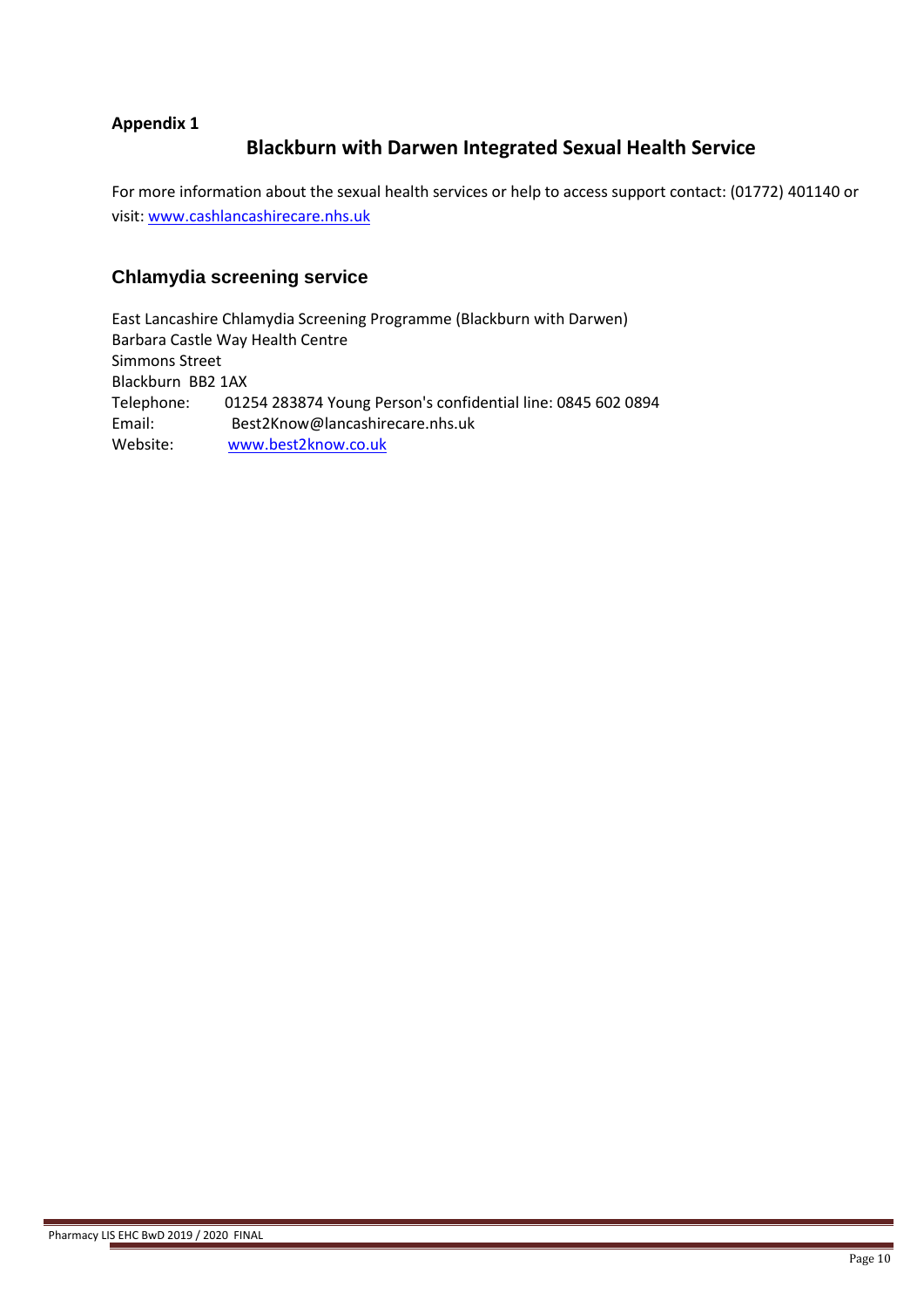## **COMMISSIONED SERVICES - PUBLIC HEALTH, BLACKBURN with DARWEN BOROUGH COUNCIL Patient Assessment Form for Emergency Hormonal Contraception (Levonorgestrel 1500 micrograms)**

#### **FRASER COMPETENCE AND CONFIDENTIALITY**

#### **This section must be completed for all patients less than 16 years of age or where competence is in doubt**

Whilst it is permissible to offer young people confidential contraceptive advice they must be made aware that there can be rare occasions when this confidentiality may be broken and other agencies involved. This is usually if the professional suspects that someone is hurting or harming the patient. In some situations, such as where there is a discrepancy in age between a very young patient (under 14) and their partner, concerns may be raised. If you are unsure, discuss the situation with a colleague or contact the designated Child Protection Nurse. It is probably not in the patient's best interests to withhold emergency contraception but record keeping should reflect details of the consultation.

| Does the patient understand the advice given, the potential risks and benefits of treatment,<br>and has sufficient maturity to understand what is involved in terms of moral, social and<br>emotional implications? | Yes | No        |
|---------------------------------------------------------------------------------------------------------------------------------------------------------------------------------------------------------------------|-----|-----------|
| Has the patient been encouraged to involve her parents or to allow the healthcare<br>professional to?                                                                                                               | Yes | <b>No</b> |
| Has the possible effect on the physical or mental health of the patient, it treatment were<br>withheld, been considered?                                                                                            | Yes | <b>No</b> |
| Is providing contraceptive advice and treatment in the best interest of the patient?                                                                                                                                | Yes | No        |
| All the above areas must be fully discussed during the consultation which should be documented and include and                                                                                                      |     |           |

**assessment of the patient's maturity. If any question is answered 'No', the patient must be referred.**

| <b>PATIENT HISTORY</b>                                                                                                                                                                                                      |                                                                                                                                                                                                                                                                                                                                                                                                                                                                                                                                                                                  |
|-----------------------------------------------------------------------------------------------------------------------------------------------------------------------------------------------------------------------------|----------------------------------------------------------------------------------------------------------------------------------------------------------------------------------------------------------------------------------------------------------------------------------------------------------------------------------------------------------------------------------------------------------------------------------------------------------------------------------------------------------------------------------------------------------------------------------|
| <b>Date of Consultation:</b>                                                                                                                                                                                                |                                                                                                                                                                                                                                                                                                                                                                                                                                                                                                                                                                                  |
| ID Number/ Name (initials)                                                                                                                                                                                                  |                                                                                                                                                                                                                                                                                                                                                                                                                                                                                                                                                                                  |
| Age of Patient:                                                                                                                                                                                                             | Age of Partner:                                                                                                                                                                                                                                                                                                                                                                                                                                                                                                                                                                  |
| Patient's usual General<br>Practitioner (GP)                                                                                                                                                                                | First Four Digits of Patient's Postcode:                                                                                                                                                                                                                                                                                                                                                                                                                                                                                                                                         |
| Date of, or time since, start of Last Menstrual Period<br>$(LMP)$ :                                                                                                                                                         |                                                                                                                                                                                                                                                                                                                                                                                                                                                                                                                                                                                  |
| Details of when UPSI occurred:                                                                                                                                                                                              | Day of Cycle:<br>Time:<br>Hours elapsed since:                                                                                                                                                                                                                                                                                                                                                                                                                                                                                                                                   |
| How many days is each normal cycle?                                                                                                                                                                                         | and is regular / irregular * (* delete as applicable)                                                                                                                                                                                                                                                                                                                                                                                                                                                                                                                            |
| Reason for seeking Emergency Contraception:<br>(*ring applicable number)                                                                                                                                                    | 1. No contraceptive used<br>2. Failed barrier method of contraception<br>3. Missed or incorrectly used combined or progestogen only<br>contraceptive pill<br>4. Contraceptive pill vomited or affected by diarrhoea or<br>medicines<br>5. Late depot injection<br>6. Removal or loss of implant / intrauterine device/system<br>7. Missed, incorrectly used, affected by medicines or removed<br>contraceptive patch/vaginal ring<br>8. Vomited supplied course of EC<br>9. Loss of protection following change in contraceptive method<br>10. Other appropriate reason (state): |
| <b>INCLUSION CRITERIA</b>                                                                                                                                                                                                   |                                                                                                                                                                                                                                                                                                                                                                                                                                                                                                                                                                                  |
| A: Has the patient had unprotected sexual intercourse (UPSI) in this menstrual cycle?                                                                                                                                       | Yes<br>No                                                                                                                                                                                                                                                                                                                                                                                                                                                                                                                                                                        |
| B: Did this episode of UPSI occur within the last 72 hours, (120 hours if the patient takes or has<br>recently taken liver enzyme inducing drugs; or between 72 and 120 hours if Ulipristal Acetate is<br>contraindicated)? | Yes<br><b>No</b>                                                                                                                                                                                                                                                                                                                                                                                                                                                                                                                                                                 |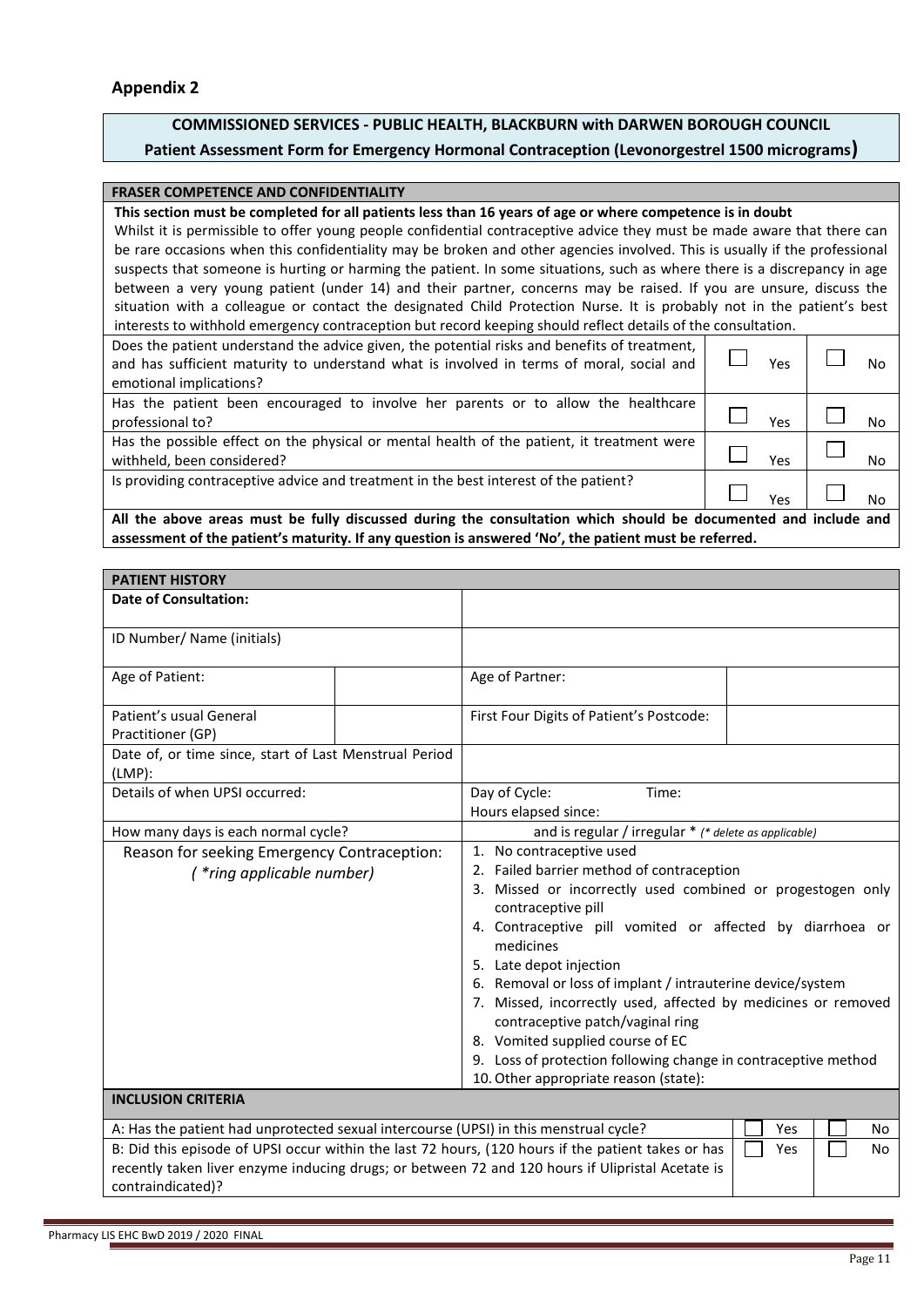| C: All emergency contraceptive options (including mode of action and failure rates) discussed                                  | Yes |    | No        |
|--------------------------------------------------------------------------------------------------------------------------------|-----|----|-----------|
| with the patient and hormonal method preferred?                                                                                |     |    |           |
| To be eligible for supply of Levonelle-1500 under this service specification, the answers to A, B AND C must be YES. If any    |     |    |           |
| of these do not apply, the patient should be referred to a GP or Doctor Led Contraceptive Service.                             |     |    |           |
| <b>EXCLUSION CRITERIA</b>                                                                                                      |     |    |           |
| D. Has the patient ever had an allergic reaction/ severe adverse effect to Levonelle or any                                    | Yes |    |           |
| ingredient?                                                                                                                    |     | No |           |
| E. Have there been any other episodes of UPSI in the last three weeks for which the patient has                                | Yes |    |           |
| NOT had emergency contraception?                                                                                               |     | No |           |
| F. Was the last menstrual period (LMP) more than four weeks ago?                                                               | Yes |    |           |
|                                                                                                                                |     | No |           |
| G. was the LMP abnormal in any way (e.g. different length or flow), or any unexplained or                                      | Yes |    |           |
| unusual vaginal bleeding in the current cycle?                                                                                 |     | No |           |
| H. Has the patient used ulipristal acetate (EllaOne) in the previous 5 days?                                                   | Yes |    |           |
|                                                                                                                                |     | No |           |
| I. Are there any child protection issues or serious concerns?                                                                  | Yes |    |           |
|                                                                                                                                |     | No |           |
| J. Does the patient suffer with lactose intolerance?                                                                           | Yes |    |           |
|                                                                                                                                |     | No |           |
| K. Is the patient currently or has taken in the last 28 days liver enzyme inducers (give double                                |     |    |           |
| dose) including Carbamazepine, Ciclosporin, Griseofulvin, nevirapine, oxcarbazine, phenytoin,                                  | Yes |    | No        |
| primidone or other barbiturates, rifabutin, rifampicin, ritonavir, modafinil, St John's Wort or                                |     |    |           |
| topiramate or any other medication that may interact with EC?                                                                  |     |    |           |
| (Remember to cross check brand names)                                                                                          |     |    |           |
| If the answer to F or G is 'Yes', exclude pregnancy before proceeding. If pregnant, refer to GP or Specialist Sexual Health    |     |    |           |
| Service.                                                                                                                       |     |    |           |
| If the answer to H is 'Yes', advise that the efficacy of ulipristal acetate may be reduced. Proceed if it is in the patient's  |     |    |           |
| best interests and strongly recommend IUD.                                                                                     |     |    |           |
| If the answer to I is 'Yes', proceed if it is in the patient's best interests. Whether proceeding or not, refer as appropriate |     |    |           |
| and involve child protection team.                                                                                             |     |    |           |
| If the answer to K is 'Yes' and IUD is declined, issue double dose of levonorgestrel 1500 microgram.                           |     |    |           |
| If the answer is 'Yes' to ANY other question, the patient should be referred to a GP or Doctor Led Contraceptive Session       |     |    |           |
|                                                                                                                                |     |    |           |
|                                                                                                                                |     |    |           |
| <b>PATIENT COUNSELLING</b>                                                                                                     |     |    |           |
| All the following subjects must be raised / discussed with the patient before supply                                           |     |    |           |
| Possible adverse effects, including possible ectopic pregnancy, and action to take if they occur                               | Yes |    | <b>NO</b> |
| Advise that levonorgestrel 1500 microgram is not 100% effective and that pregnancy can still                                   | Yes |    | No        |
| occur                                                                                                                          |     |    |           |
| Possible effects on the foetus if pregnancy occurred- no evidence of adverse effect but                                        | Yes |    | No        |
| successful outcome of any pregnancy cannot be guaranteed.                                                                      |     |    |           |
| How to take levonorgestrel 1500 microgram and action to take if vomiting occurs                                                | Yes |    | No        |
| The need to abstain from intercourse or to consistently and correctly use a reliable barrier                                   | Yes |    | No        |
| method of contraception for at least until the next menstrual period. Other hormonal                                           |     |    |           |
| contraception may be continued                                                                                                 |     |    |           |
| Future contraceptive needs                                                                                                     | Yes |    | No        |
| That Levonelle-1500 does not protect against sexually transmitted diseases and the actions to                                  | Yes |    | No        |
| take if the patient is concerned about these                                                                                   |     |    |           |

|                                                                                  | Yes |     | No |
|----------------------------------------------------------------------------------|-----|-----|----|
| Confirm that the dose was taken, supervised at the consultation?                 |     |     | No |
| Expiry Date of Issued Packet:                                                    |     |     |    |
| Was the patient referred to another agency? (if 'Yes', state which agency below) | Yes |     | No |
|                                                                                  |     | Yes |    |

Recommend pregnancy test after four weeks or if next period is late or abnormal in any way  $\Box$  Yes  $\Box$  No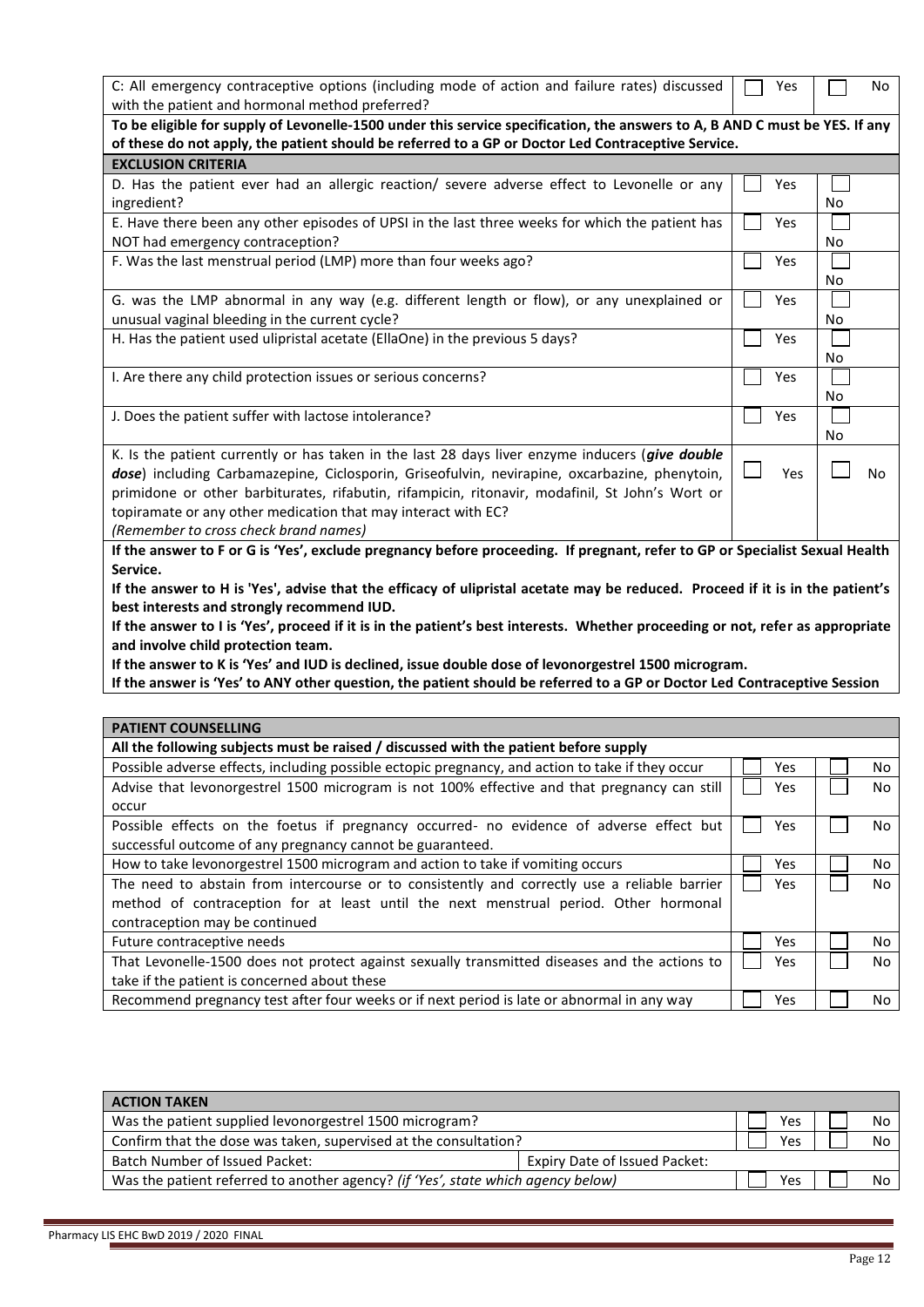| <b>CONFIRMATION AND CONSENT</b>                                                                   |                                                                                                                                 |            |  |  |  |
|---------------------------------------------------------------------------------------------------|---------------------------------------------------------------------------------------------------------------------------------|------------|--|--|--|
|                                                                                                   | It is recommended that the patient should sign below to indicate written consent, especially if the consultation was difficult. |            |  |  |  |
| I confirm that the information detailed above has been discussed and that I / they understand it. |                                                                                                                                 |            |  |  |  |
| This supply is for a free of charge contraceptive and no prescription charges are due             |                                                                                                                                 |            |  |  |  |
| Name of Professional making supply:                                                               |                                                                                                                                 | Signature: |  |  |  |
|                                                                                                   |                                                                                                                                 |            |  |  |  |
| Signature of Patient:                                                                             |                                                                                                                                 |            |  |  |  |
|                                                                                                   |                                                                                                                                 |            |  |  |  |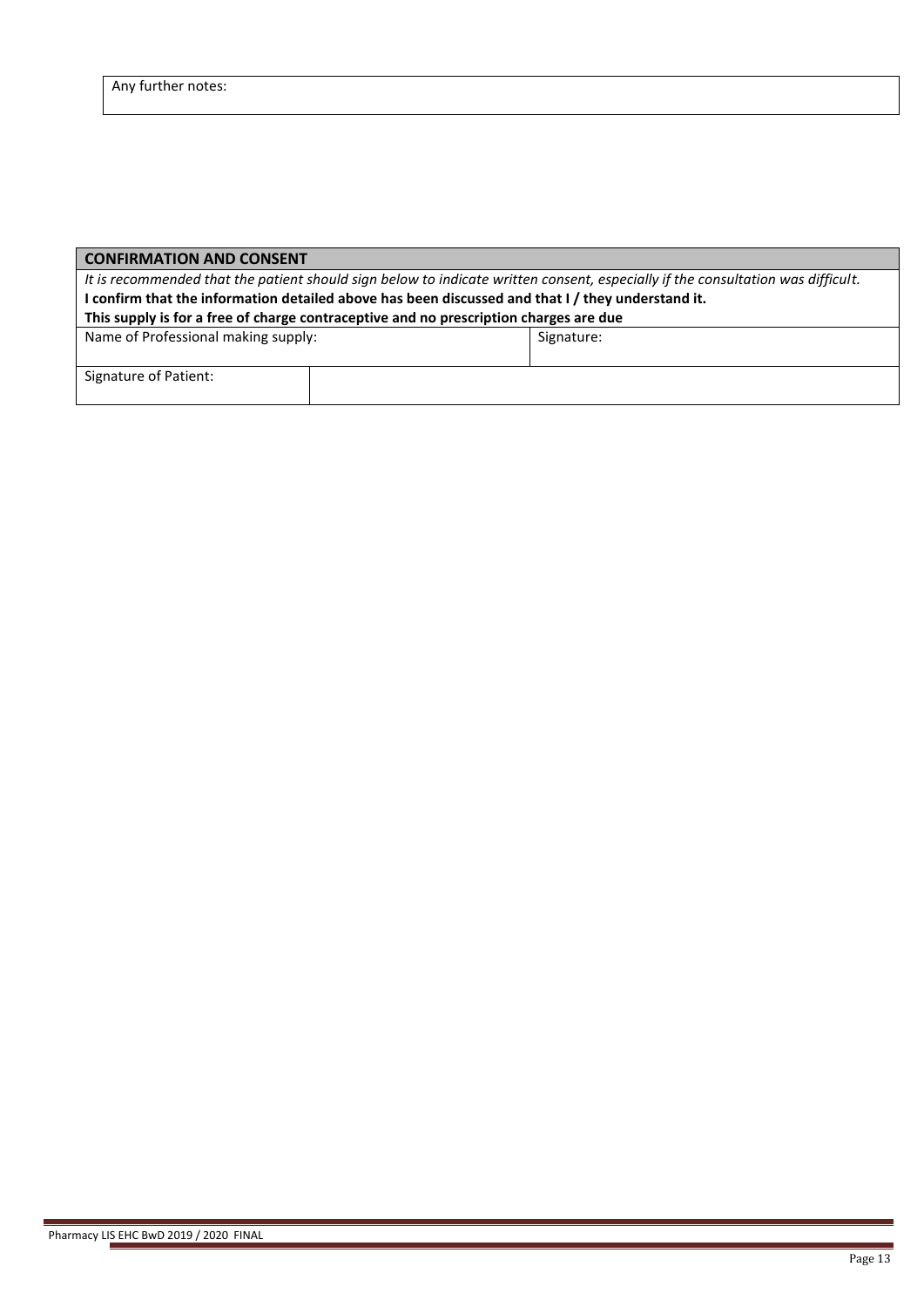## **Appendix 3**

# **MAKING A SECTION 47 REFERRAL**

**For children residing within Lancashire boundaries including Blackburn with Darwen**

The Service Provider shall devise, implement and maintain a procedure for its staff which ensures compliance with pan-Lancashire procedures for Safeguarding Children and Safeguarding Vulnerable Adults, and shall supply a copy of its procedure to the Commissioner before commencement of the service.

Pan Lancashire safeguarding children policies and procedures can be accessed at:

<http://panlancashirescb.proceduresonline.com/index.htm>

Pan Lancashire safeguarding adult policies and procedures can be accessed at:

<http://plcsab.proceduresonline.com/>

The service provider will comply with the lead commissioner's standards for safeguarding as detailed in the CCGs safeguarding policy and will provide evidence of their safeguarding arrangements on request, at a minimum this will be annually.